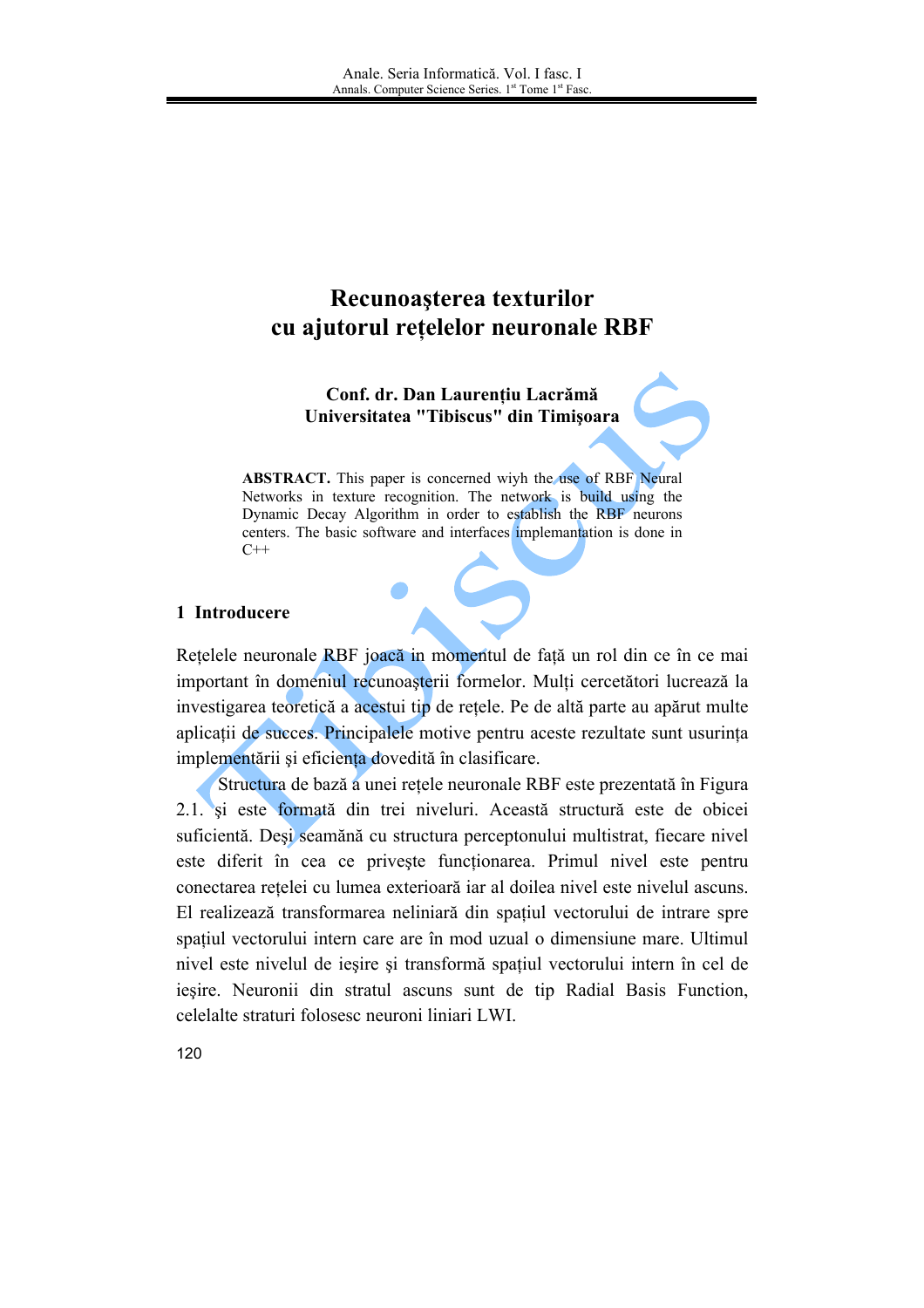Metoda de procesare este unidirectională (feed forward), iar învătarea poate fi supervizată sau hibridă adică o combinatie a învătarii prin autoantrenare și a învătării supervizate. În general acestă rețea rezolvă problema functiei de aproximare deci se poate folosi pentru clasificare si predictie.

Projectarea unei retele nouronale supervizate poate fi realizată într-o varietate de moduri diferite. Algoritmul cu propagarea inversă a erorii poate fi văzut ca o aplicatie a unei metode de optimizare, cunoscută în statistică ca 'aproximare statistică'. Proiectarea rețelelor RBF poate fi vazută ca o problemă de aproximare în spatii multidimensionale. Din acest punct de vedere învățarea este echivalentă găsirii suprafeței minime care include datele de antrenare, unde termenul 'suprafață minimă' este luat în sens statistic. Generalizarea este echivalentă folosirii suprafetei multidimensionale pentru a interpola datele de antrenament. În contextul retelelor neuronale neuronii ascunsi asigură un set de funcții care constituie o bază arbitrară pentru vectorii de intrare, când sunt expandati în stratul ascuns. Aceste functii poartă denumirea de 'radial basis functions'.

Problema clasificării modelelor transpusă într-un spațiu multidimensional neliniar e mai probabil a fi liniar separabilă decât într-un spațiu n-dimensional cu n de valoare mică. De aici s-a ajuns la numărul mare de neuroni din stratul ascuns. E posibil să scădem dimensiunea stratului ascuns dacă centrii spatiului ascuns sunt făcuti adaptabili. Când o retea neuronală RBF e folosită la clasificări, problema este rezolvată prin transformarea ei într-un spatiu de mare dimensiune într-o manieră neliniară. Explicatia teoretică este furnizată de teorema separabilității a lui Cover.

Instruirea retelei neuronale radiale presupune două etape:

- $\bullet$ stabilirea valorii pentru vectorul centru și pentru dispersia fiecărui neuron RBF;
- determinarea printr-o metodă de instruire a ponderilor.  $\bullet$

Instruirea poate fi iterativă sau neiterativă. În cazul în care matricea ponderilor este singulară putem determina ponderile folosind o metodă iterativă. Proiectarea și instruirea rețelor RBF depind esențialmente de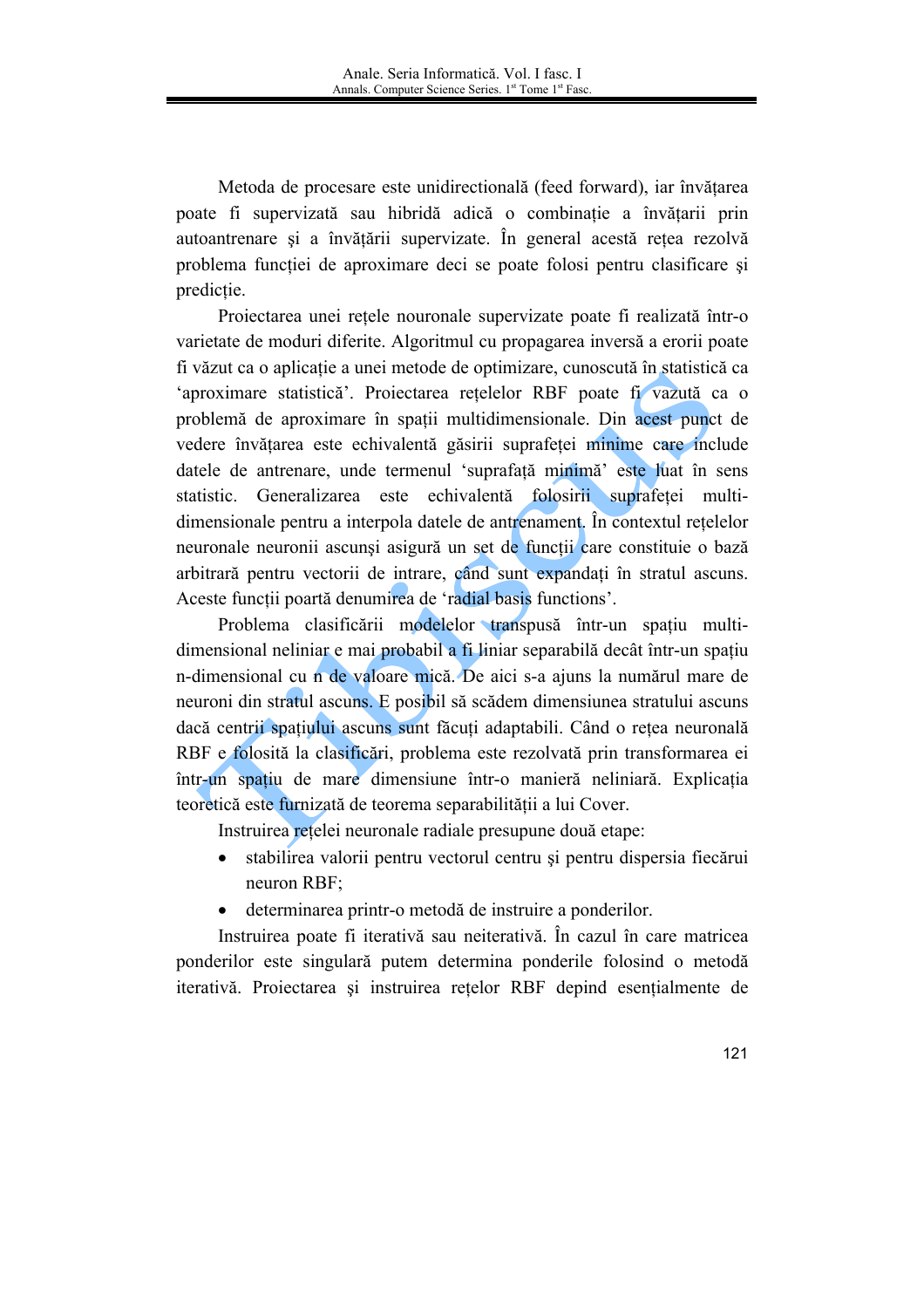modul de alegere a centrilor. Principalelor strategii care s-au impus în practică sunt următoarele:

- Alegerea aleatoare a unor centrii fixi;  $\bullet$
- Calcularea centrilor prin auto-organizare;  $\bullet$
- Selecția supervizată a centrilor;  $\bullet$
- Metoda celor mai mici pătrate ortogonale;  $\bullet$
- Metoda ajustării dinamice decadice (eng. Dynamic Decay  $\bullet$ Adiustment DDA).

#### 2 Descrierea algoritmului DDA

Algoritmul DDA oferă o antrenare ușoară și constructivă pentru rețelele neuronale RBF. Antrenarea folosind algoritmul DDA deseori conduce la o acuratete la fel de mare în clasificare ca și la rețelele "Multi Layer Perceptrons", dar cu antrenare mult mai rapidă.

O retea RBF antrenată folosind algoritmul DDA este similară în structură cu o rețea MLP cu un singur strat ascuns. Numărul de unități din stratul de intrare reprezintă dimensiunea spațiului de intrare. Stratul ascuns conține neuronii RBF. Neuronii sunt adăugați în timpul antrenamentului. Startul de intrare este complet conectat stratului ascuns, adică fiecare neuron din stratul de intrare este conectat cu fiecare neuron din stratul ascuns. Fiecare neuron din stratul de iesire reprezintă o posibilă clasă, rezultând o codare binară de la 1 la n. Pentru clasificare este folosită conventia "câștigătorul ia totul", adică neuronul cu cea mai ridicată activare determină clasa. Oricare neuron din stratul ascuns este conectat exact la un singur neuron din stratul de ieșire.

Principalele diferente între reteaua RBF și MLP sunt funtiile de activare si regulile de propagare ale stratului ascuns. În loc de a folosi functiile sigmoid sau alte functii neliniare, reteaua RBF foloseste functii gaussiene localizate ca funcții de activare. Calcularea distaței euclidiene la un vector de referință înlocuiește produsul scalar de la rețelele MLP:

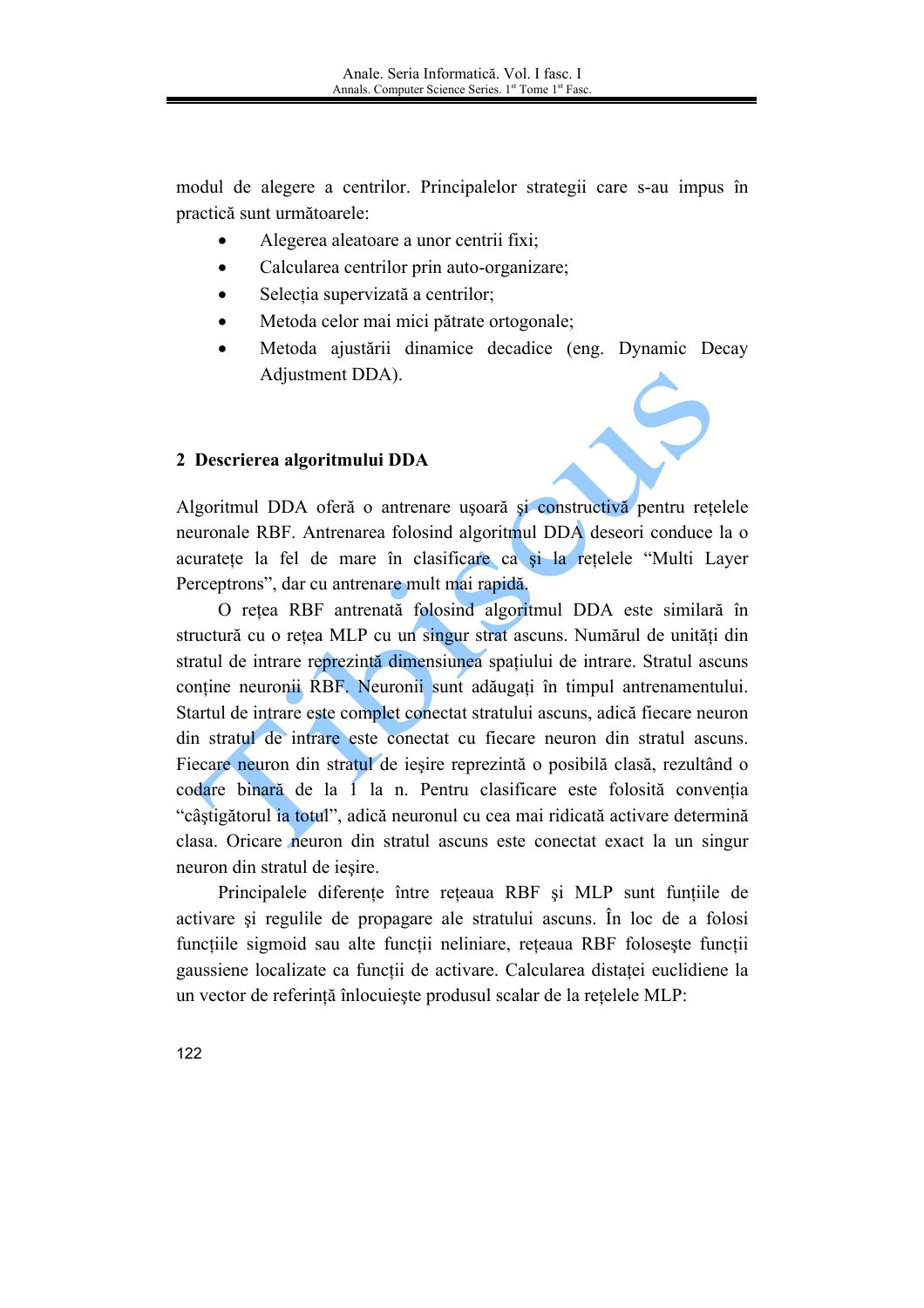$$
R_i(\vec{x}) = \exp(-\frac{\|\vec{x} - \vec{r}_i\|^2}{\sigma_i^2})
$$
\n(2.1.)

Dacă rețeaua primește la intrare vectorul x, R<sub>i</sub> indică activarea unui neuron RBF cu vectorul de referinta r<sub>i</sub> și deviația standard  $\sigma_i$ .

Stratul de iesire calculează iesirea pentru fiecare clasă în felul următor:

$$
f(\vec{x}) = \sum_{i=1}^{m} A_i \cdot R_i(\vec{x})
$$
\n(2.2.)

unde m indică numărul de neuroni RBF și A<sub>i</sub> fiind greutatea fiecărui neuron RBF.



Un exemplu de rețea RBF este prezentată în Figura 2.1. Se remarcă inexistența vreunei legături directe între intrare și ieșire. Vectorul greutăților conexiunilor dintre stratul de intrare și un neuron RBF din stratul ascuns reprezintă centru pentru funcția de activare. Distanta euclidiană dintre vectorul de intrare la vectorul de referință (prototip) este folosit ca și intrare pentru neuronul RBF ceea ce conduce la un raspuns local. Dacă vectorul de intrare este apropiat de prototip, neuronul va avea o activare ridicată. Contrar, activarea va fi aproape de 0 pentru distanțe mari. Fiecare neuron de iesire va face o sumă ponderată a tuturor activărilor neuronilor RBF apartinând clasei respective.

Algoritmul DDA introduce ideea de *potrivire* și *conflict* în zona de *conflict*. Doi parametrii:  $\theta$  + și  $\theta$ - sunt introduși în acest scop.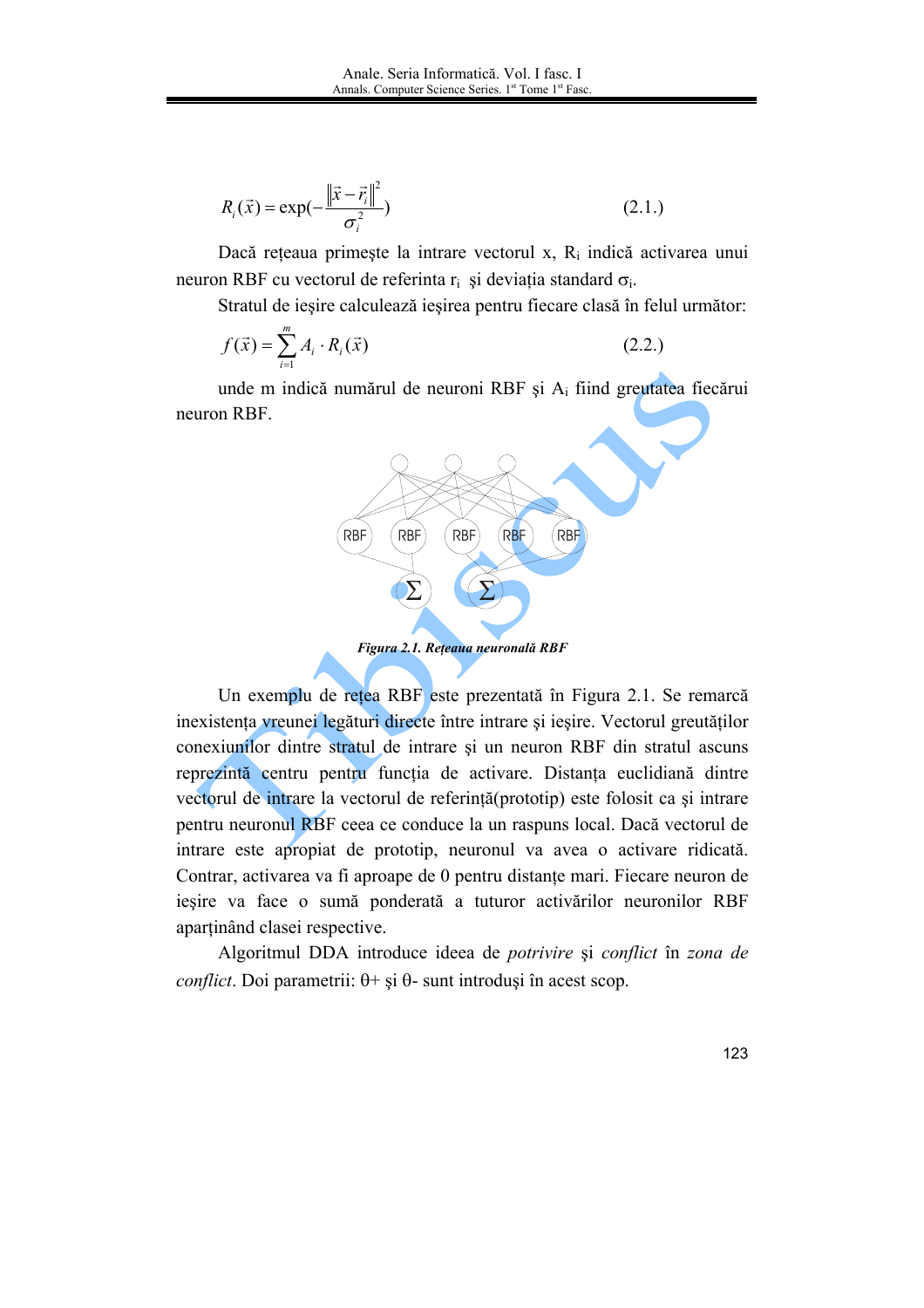

Figura 2.2. Parametrii  $\theta$ + și  $\theta$ 

Cei doi parametrii sunt utilizati la definirea zonei de conflict, unde nici un alt prototip al clasei de conflict nu este permis a exista. Normal  $\theta^+$  este mai mare ca θ, ceea ce conduce la o zonă de conflict unde potrivirea sau conflictul nu sunt permise a exista. Utilizând acesti parametrii algoritmul construieste reteaua dinamic și ajustează neuronii individual. Principalele proprietăți ale aloritmului DDA sunt:

- antrenare constructivă noi neuroni RBF sunt creati în functie de necesități. Rețeaua este creată de la zero și numărul necesar de neuroni RBF este determinată în timpul antrenării. Neuronii RBF sunt ajustati dinamic în timpul antrenării.
- antrenare rapidă de obicei antrenarea se termină dupa 5 epoci,  $\bullet$ datorită naturii algoritmului. Sfârșitul antrenării este indicat clar.
- convergenta garantată algoritmul de învătare asigură terminarea procesului de învătare.
- **doi parametrii necritici** doar cei doi parametrii  $\theta^+$  și  $\theta^-$  trebuie ajustati manual. Din fericire acesti doi parametrii nu sunt critici. Experimental s-a observat că valorile  $\theta^+$  = 0.4 și  $\theta^-$  = 0.2 sunt cele mai potrivite.
- proprietăti garantate ale retelei după antrenare reteaua păstrează câteva condiții pentru toate imaginile: clasificările greșite sunt sub o anumită limită iar clasificările corecte sunt peste o anumită limită.

Algoritmul DDA este compus din doi pasi. În timpul antrenamentului la fiecare imagine un nou neuron RBF este introdus sau greutatea unui neuron este ajustata ("commit"). În ambele cazuri neuronii RBF aflati în conflict cu neuronul câștigător sunt ajustați în sensul reducerii greutății("shrink"). Aceasta garantează că fiecare imagine din setul de

124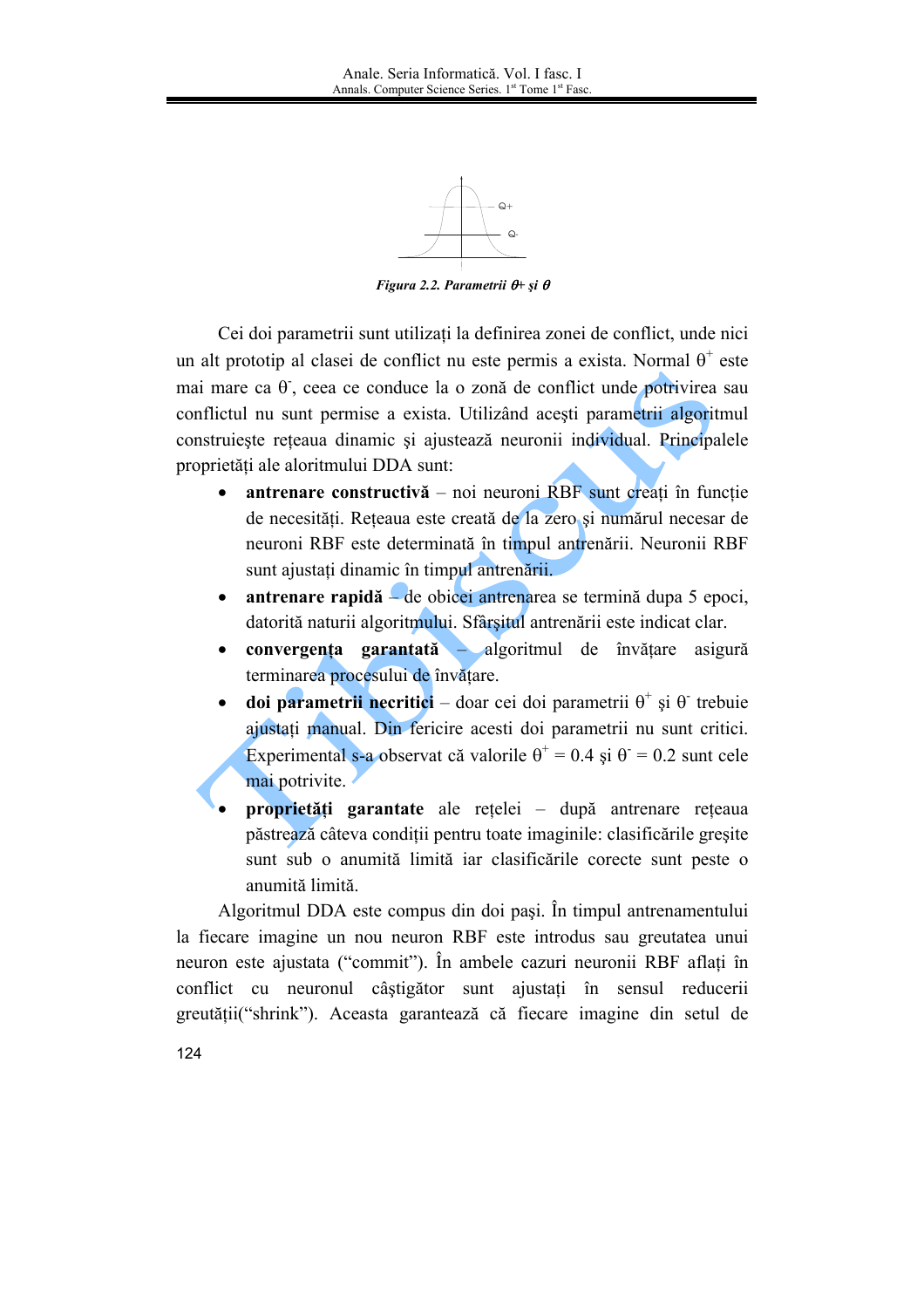antrenare este acoperită de neuronul RBF corespunzător clasei corecte și nici unul din neuronii RBF ai claselor în conflict nu are un răspuns nepotrivit.



Doi parametrii sunt introduși la acest nivel:  $\theta^+$  și  $\theta$ . Pentru a realiza un nou prototip nici unul dintre neuronii RBF ai clasei corecte nu trebuie să aibă activarea mai mare ca  $\theta^+$  și pentru a realiza operația de "shrink", nici unul dintre neuronii RBF ai claselor în conflict nu trebuie să aibă activarea mai mare ca  $\theta$ . În imaginea de mai jos sunt prezentate câteva etape ale antrenării. Figura 3.1:

- 1. imagine de clasa A este întâlnită și un nou neuron RBF este creat
- 2. imagine de clasa B este întâlnită, un nou neuron RBF este creat și deviația primului neuron este micsorată.
- 3. nouă imagine de clasă B este întâlnită, și primului neuron i se micsorează din nou deviația.
- 4. nouă imagine de clasă B crează un nou neuron.

După terminarea antrenamentului două condiții sunt adevărate pentru toate perechile intrare – ieșire  $(x, c)$ : a. cel puțin un prototip al clasei c are activarea mai mare sau egală cu  $\theta^+$ ; **b.** toate prototipurile claselor conflictuale au activările mai mici sau egale cu  $\theta$ .

125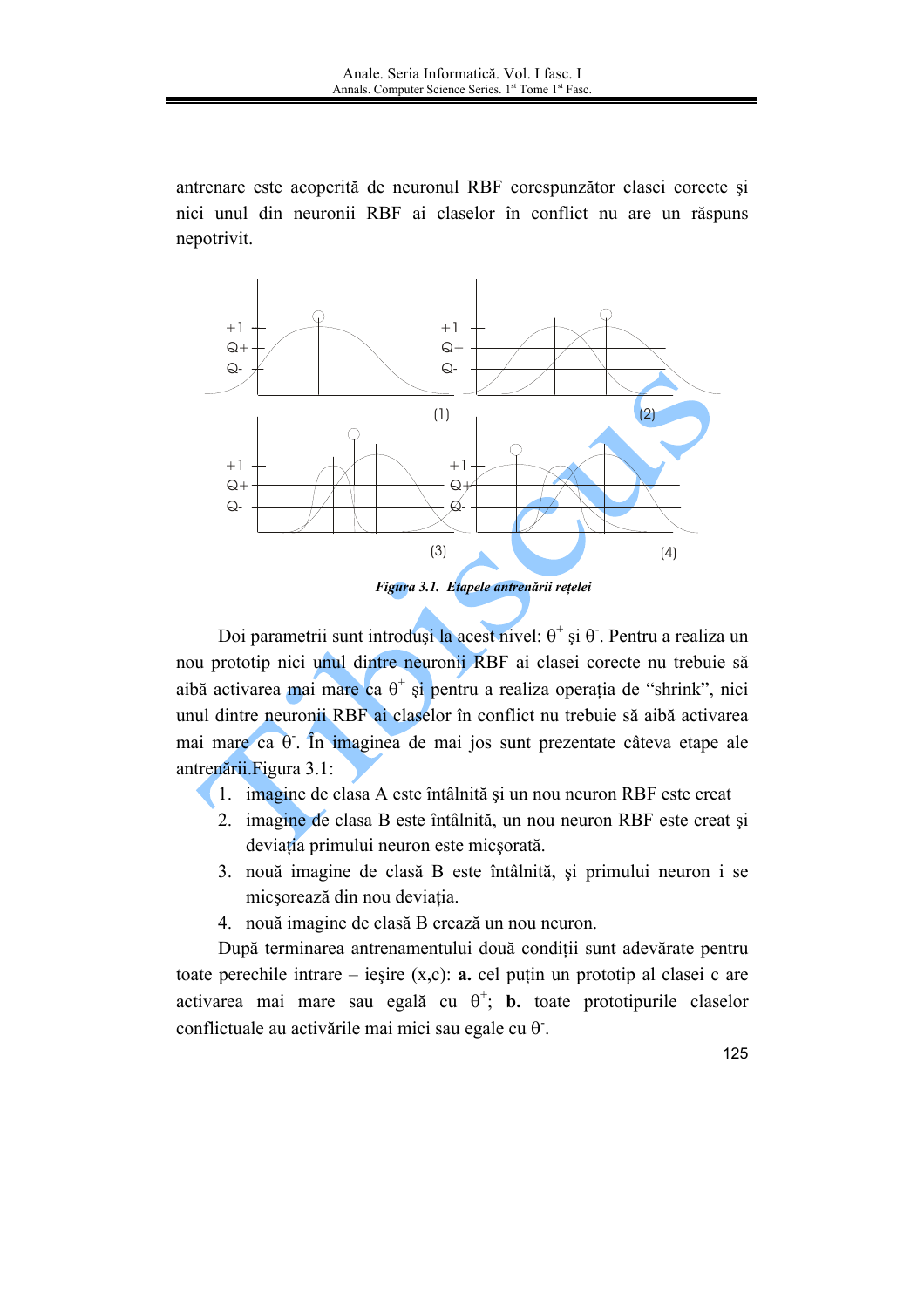## 3 Descrierea funcționării programelor

Pentru a rezolva problema recunoasterii texturilor cu retele neuronale RBF, am abordat următoarea solutie: am implementat trei aplicatii distincte care rezolva, fiecare, câte o sub-problemă.

# **3.1 Neural Network Trainer**

Această aplicatie realizează crearea și antrenarea unei retele neuronale. Programul are ca intrare un fisier Neural Network Training (\*.nnt), iar ca iesire un fisier Neural Network Description (\*.nnd). Fisierele de tipul Neural Network Training sunt fisiere de descriere a retelei neuronale ce urmează a fi create și de specificare a setului de date de antrenament.

Fisierele de tipul Neural Network Description sunt fisiere de descriere ce descriu retele neuronale antrenate si gata de testare si utilizare. Aplicatia poate fi setată pe o prioritate mai mare sau mai mică decât prioritatea normală a unei aplicații standard Windows, aceasta optiune fiind utilă în cazul unei antrenări îndelungate.

# **3.2 Neural Network Tester**

Această aplicatie realizează testarea retelei neuronale antrenată de Neural Network Trainer și calculează unele date statistice cum ar fi rata erorilor. Ca intrare, aceasta aplicatie are două tipuri de fisiere: Neural Network Description (\*.nnd) și Test Data Description (\*.tdd), iar iesirea o reprezintă datele statistice. Ca si Neural Network Trainer, Neural Network Tester poate fi setată pe o prioritate mai mare sau mai mică decât prioritatea normală a unei aplicatii standard Windows, aceasta optiune fiind de asemenea utilă în cazul unor date de test mai mari

#### 3.3 Image Selector

Această aplicație are rolul de a pregătii datele de antrenament și de testare pentru retelele neuronale. În scopul clasificării texturilor (sau al altor tipuri de imagini) imaginile ce conțin texturi trebuie preprocesate pentru a pune în

126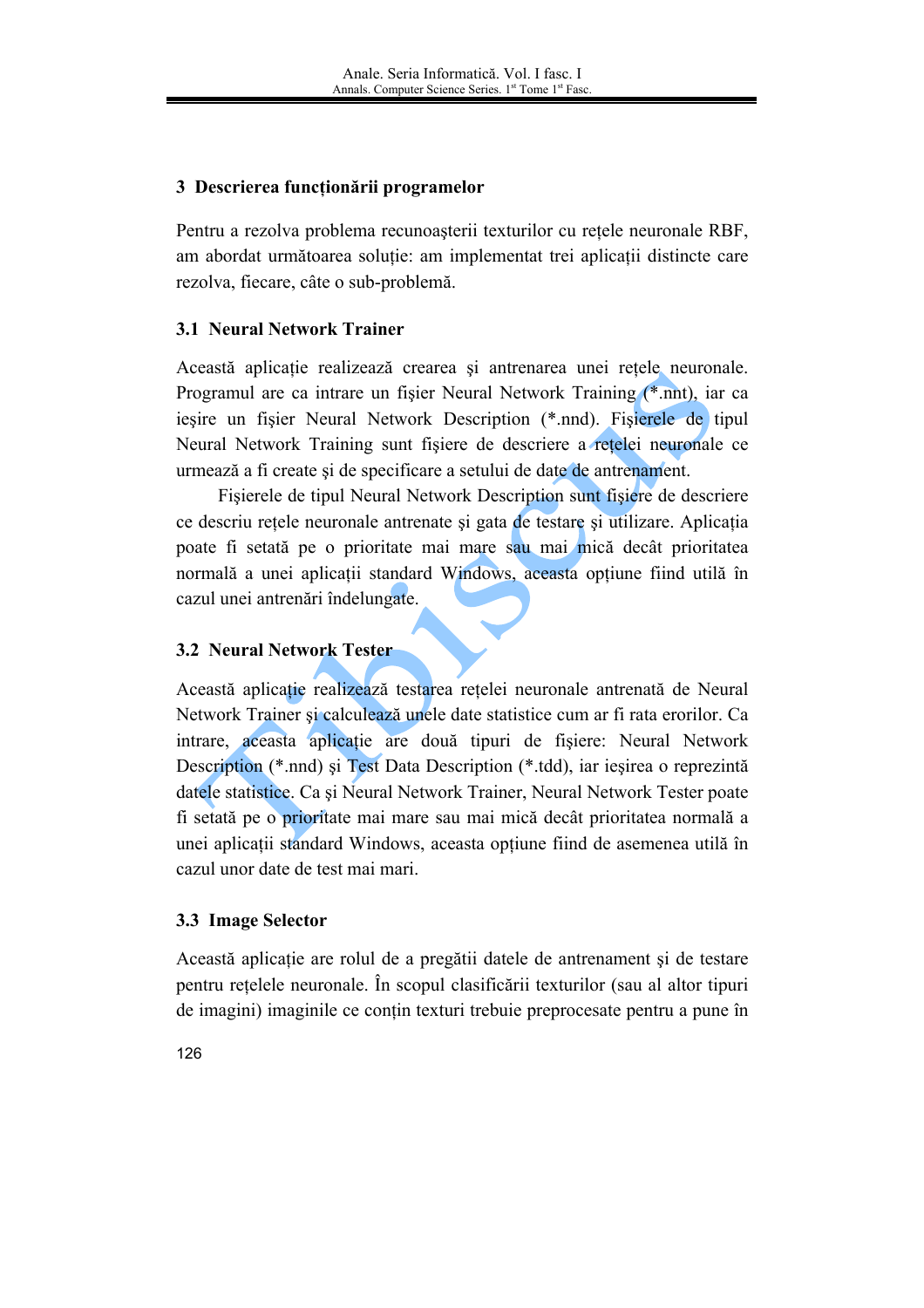evidentă caracteristicile care deosebesc diferitele clase de texturi între ele. Acest lucru se realizează aplicând fiecărei imagini o stivă de proceduri de preprocesare. Stiva este creată de utilizator prin adăugarea procedurilor de preprocesare dintr-o librărie de astfel de proceduri.

Rolul aplicatiei Image Selector este de a crea un fisier de descriere a datelor de antrenament, ocazie cu care se vor specifica de asemenea stiva de proceduri de preprocesare cât și tipul rețelei ce urmează a se crea (un fișier de tipul \*.nnt). De asemenea este posibilă și exportarea unui fișier de descriere a datelor de testare (tdd). Aplicația poate de asemenea realiza procesarea fisierelor imagine din listă și poate afisa imaginea obtinută în urma procesării (aplicării procedurii de preprocesare curente sau a întregii liste de preprocesare).

#### 4 Rezultate experimentale

Pentru a evidenția importanța parametrii neuronilor și a metodei de învățare am realizat următarea serie de teste:

Test 1 Standard Deviation 0.90 OMinus 0.20, OPlus 0.80 Discriminări Corecte: 84.34 %

Test 2 Standard Deviation 0.90, QMinus 0.020, QPlus 0.040 Discriminări Corecte: 64.14 %

Test 3 Standard Deviation 0.70, OMinus 0.20, OPlus 0.40 Discriminări Corecte: 82.32 %

Toate precedente au fost realizate pentru doua clase de texturi, antrenarea s-a realizat pe un lot de 86 de texturi iar testarea pe un set de date de 396 de texturi.Se poate observa deci:

- o scădere dramatică a discriminărilor corecte în cazul antrenării cu valori mai mici ale parametrilor Q+ și Q- ale algoritmului DDA. Această scădere se datorează unui antrenament defectuos, generînd neuroni cu deviații standard mici, cu putere de acoperire a spoțiului de intrare relativ mică